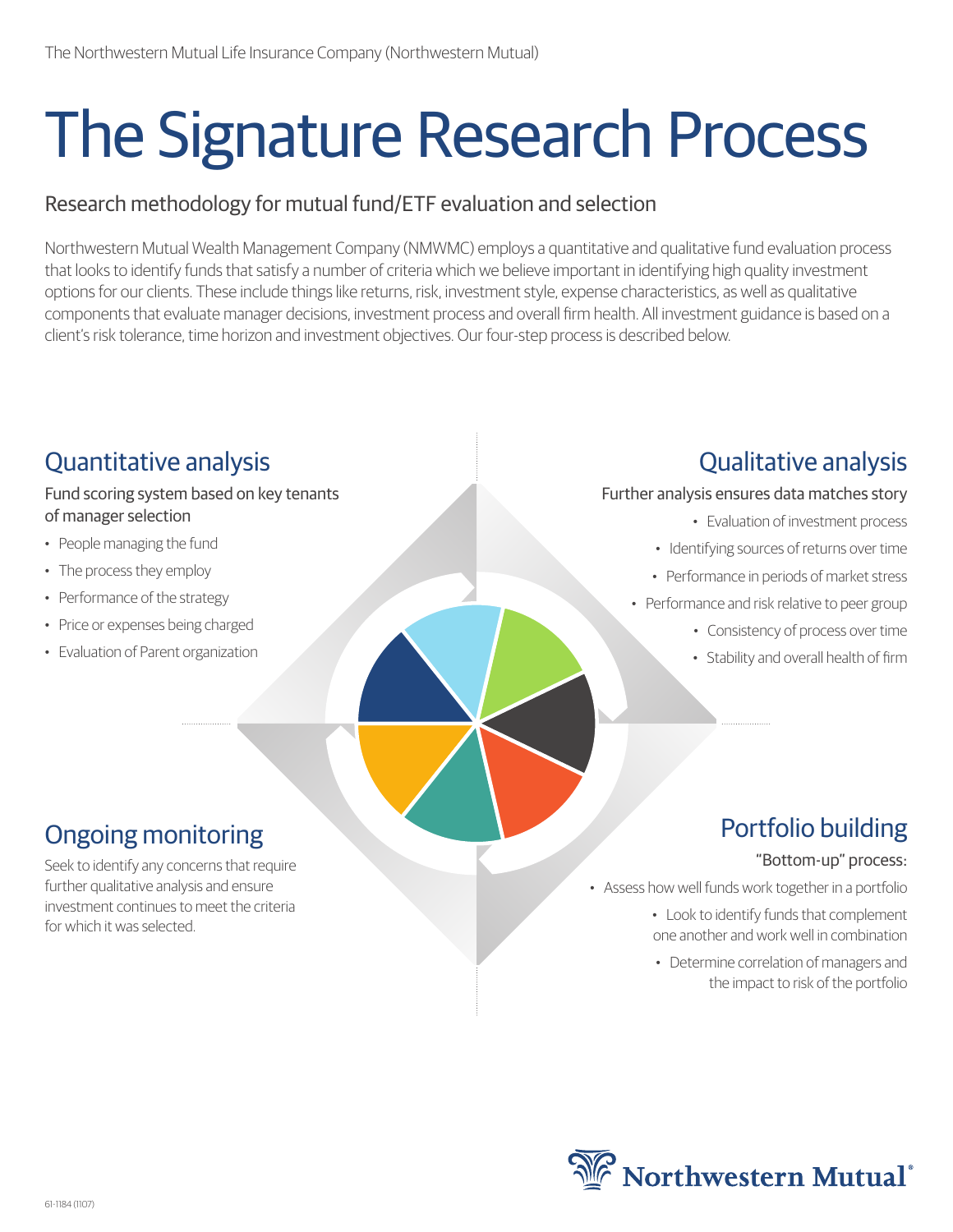## I. Quantitative analysis

For actively managed mutual funds, the quantitative analysis follows a top-down process made up of two components:

- 1. Measurement of a fund's overall quality using a proprietary fund-scoring system. The fund-scoring system takes into account the five P's of manager selection; people, process, performance, price and parent company. It compares the fund with its category peer group. The fund is given a score based on its relative standing.
- 2. Quantitative screens to filter out funds that have less-than optimal traits. The screens are:
- Style consistency (domestic equity funds only). Proper asset-allocation has been found to be a primary driver of performance over time; a reasonable level of style purity is necessary in order for investors to rely on the funds to fill their expected diversification roles.
- Management tenure. It is difficult to fully evaluate managers and their ability to perform in varying market environments in short time periods. It is generally preferred to exclude funds that have fewer than three years of history. A fund with a short track record may be approved if its manager has a measurable, publicly available record elsewhere – stretching back at least three years.
- Expenses. Expenses can be a significant factor affecting a fund's returns. NMWMC considers it prudent to identify and eliminate funds whose expenses are markedly higher than their category's average.

From an investment strategy standpoint, passive investments such as traditional exchange-traded funds (ETFs) and index mutual funds are designed to track market indices. There are many varieties of ETFs and index mutual funds, tracking many types of indices. NMWMC further screens the ETFs available in the Signature Programs. The screening process includes evaluating how closely an ETF tracks to the index to which it purports to correspond. Additionally, NMWMC seeks funds representing a broader index that will correspond well to the client's asset allocation/diversified portfolio chosen through the fact-finding process. NMWMC also evaluates the size, daily liquidity, expenses and other important factors when selecting ETFs. Expenses of these vehicles are evaluated in the similar manner as actively managed mutual funds described above.

#### II. Qualitative review and analysis

Once the list of potential funds is narrowed via quantitative analysis, a qualitative review of each fund candidate is performed. This additional process is centered on scrutinizing the relevant style characteristics of the funds that have passed the quantitative screens, and understanding how the manager's performance has been achieved. Manager interviews are often a component of this analysis.

The many factors considered in this qualitative assessment are asset size, asset growth, portfolio turnover, portfolio composition and concentration, sector concentration, performance attribution, and style or market capitalization drift. The advisor or investment manager and its strength at an organizational level, including such factors as the adequacy of the research functions, the stability of portfolio manager assignments, and the strength of the firm's information and trading infrastructures, are also evaluated.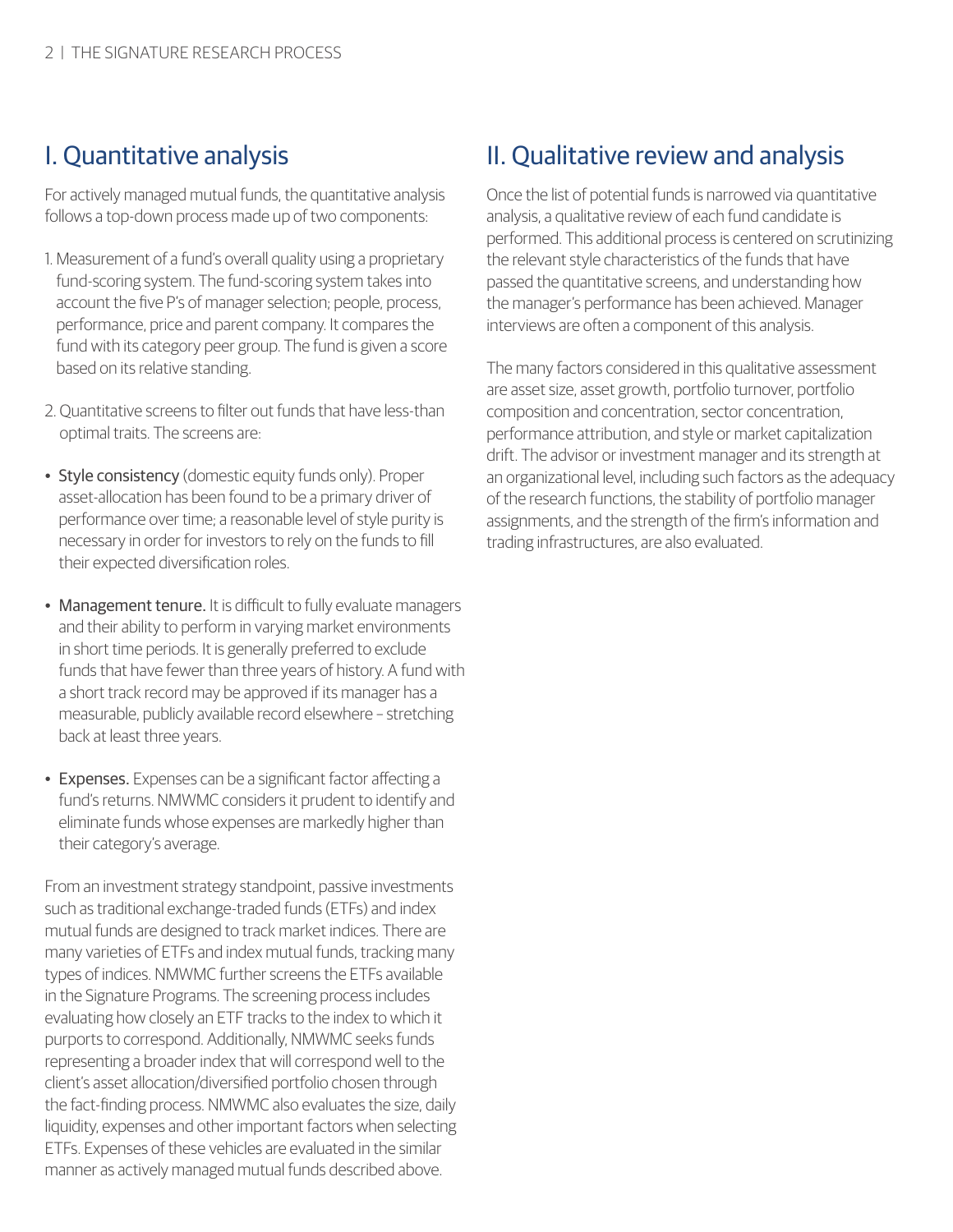## III. Portfolio building

In developing pre-selected portfolio allocations for programs such as Northwestern Mutual's Signature Portfolios solution, NMWMC Research works to ensure the funds chosen work well in combination. This "bottom-up" step combines the assessment of fund quality with an additional analysis of performance correlation, sector, and individual security overlap. This step is taken because managers who make overlapping bets on the same factors or sectors are more likely to have highly correlated performance and exposures to risk. Such high correlation defeats the purpose of asset allocation to take maximum advantage of the risk-reducing and potential performance-enhancing effects of diversification. In addition, NMWMC creates model portfolios comprised primarily of ETFs. The ETFs within the Market Index Portfolios are chosen by NMWMC based on a number of factors, including performance, expenses, assets under management, daily liquidity, diversification, risk, tracking error, and fit within the asset allocation models. NMWMC then blends the securities together to create diversified models. ETFs and other securities used in these portfolios are screened on an ongoing basis to ensure they have appropriate performance, risk, and expense measures relative to peers and benchmarks.

## IV. Ongoing monitoring

Ongoing monitoring of chosen investments (and in the context of Signature Portfolios, their correlation with the other funds in the portfolio) is essential.

NMWMC uses several additional screens for this purpose, designed to provide early warning of possible style drift and/ or performance concerns, as well as to alert NMWMC to funds that require further qualitative analysis. Some of the items to be monitored include changes in sector, style and/or general asset allocation (equity funds only), performance variance vs. peer group, median market capitalization of the portfolio (equity funds only), portfolio concentration (equity funds only), regional or country exposure (primarily international equity funds), duration/maturity (fixed income funds only), or credit quality (fixed income funds only).

Based on this comprehensive and objective, ongoing process of choosing and monitoring securities, Signature advisory clients can feel confident in using the funds and portfolios recommended by NMWMC in implementing an investment strategy.